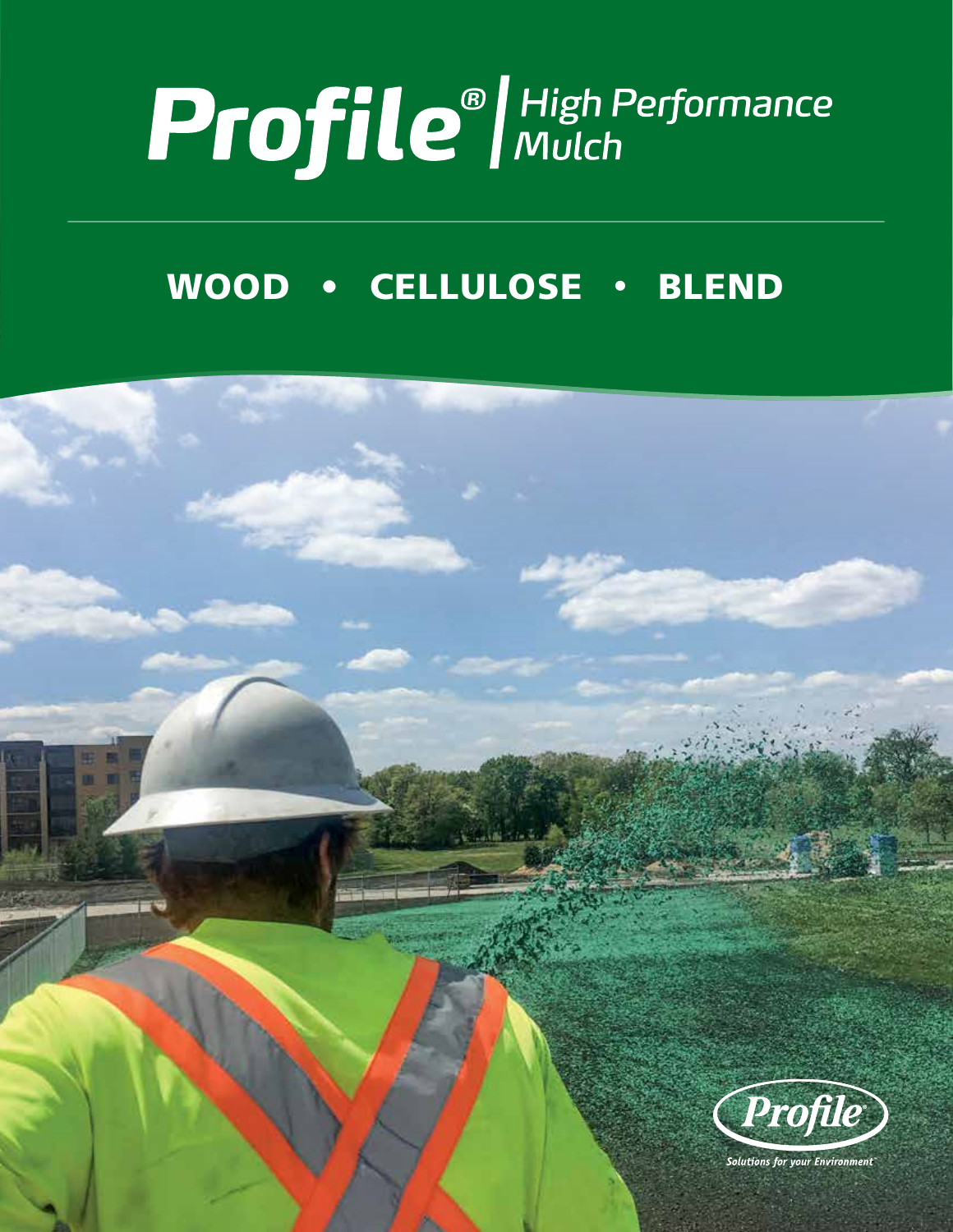# **From the Leading Environmental Solutions Company**

## **Profile® Products is proud to introduce a complete line of wood and cellulose mulch products—Profile® High Performance Mulch.**

For decades, Profile has defined the erosion control industry, delivering revolutionary Hydraulically applied Erosion Control Product (HECP) and biotic soil technologies, such as Flexterra® High Performance-Flexible Growth Medium® (HP-FGM®), ProMatrix™ Engineered Fiber Matrix™ (EFM™) and ProGanics® Biotic Soil Media™ (BSM™). Following in their legacy, we are now bringing you our proprietary Thermally Refined® wood fiber and clean cellulose fiber mulches as a unified family of products. Every mulch product is specifically designed to deliver the highest level of performance in its respective category.

If your site doesn't require advanced HECP formulations, Profile High Performance Mulch has an effective solution to help you finish the job right.



**Solutions for your Environment**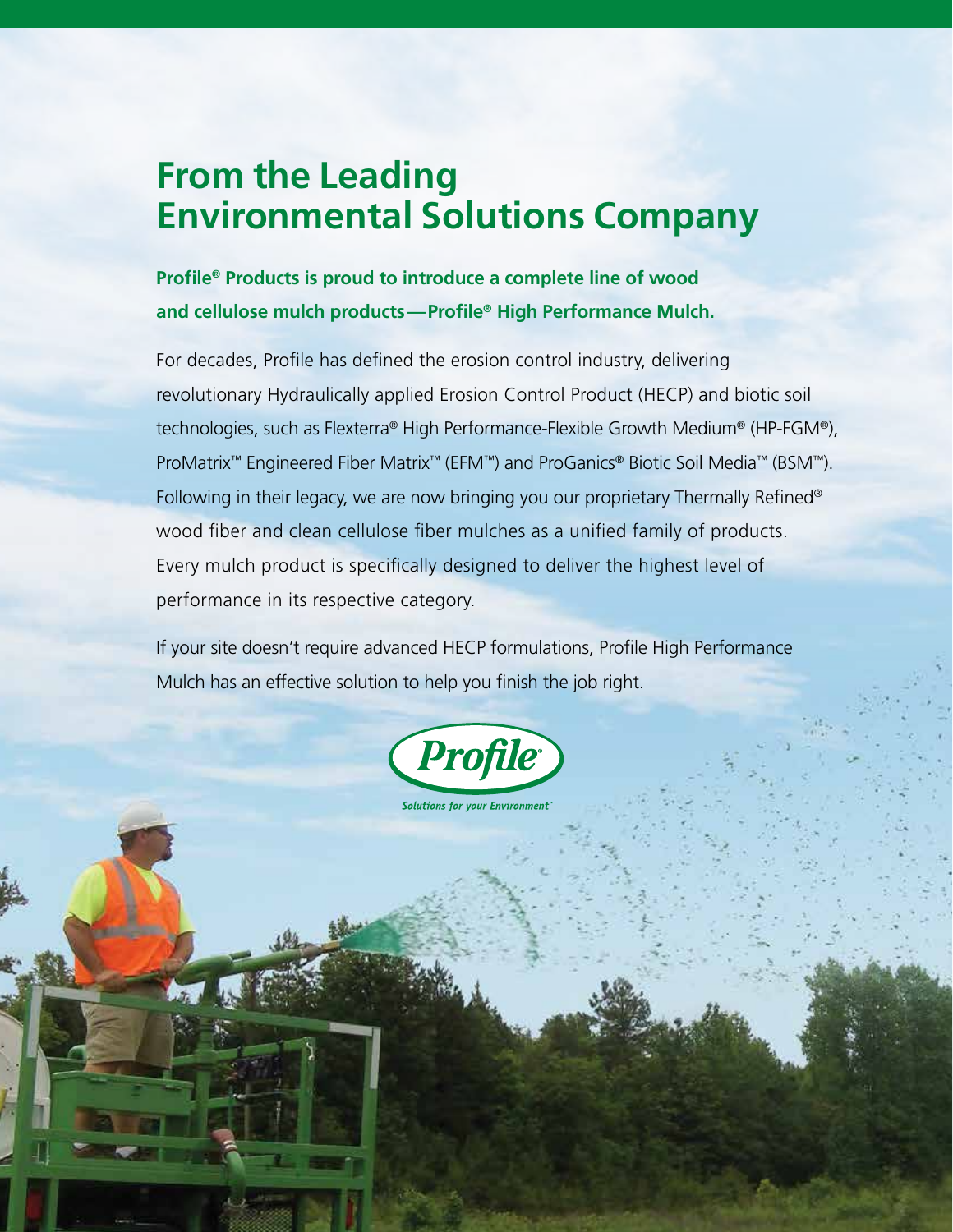# **Superior Fibers are the Foundation for Superior Mulches**

Not all mulches are created equal. To deliver you the highest performance wood and wood-blend products possible, we start with 100% recycled virgin wood chips that are Thermally Refined<sup>®</sup> in a process that creates finer, longer and more absorbent wood fibers. These engineered fibers are the foundation of Profile's superior quality.



**Atmospherically Refined Wood Fibers**



The photos above illustrate the 30% yield advantage of Thermally Refined wood fibers. Both bowls contain 14 grams and were applied at the same rate.



Profile® High Performance Mulch is simply the best.

Better Coverage: Engineered fibers give you dramatically more surface area, along with improved loft, coverage and interlock.

## Faster Germination and Establishment:

Unlike competitive mulches, our fibers provide higher water-holding capacity to enhance germination and growth establishment.

**Greater Productivity: Fewer clogs. Better shooting** distance. More uniform coverage. Our specially designed fibers let you get more done with less effort and less time wasted.

Better for the Environment: Through the years, Profile® Products has recycled over four billion pounds of wood and paper, removing them from the waste stream, then reintroducing them to the enrichment of the natural environment.

## **Putting Thermally Refined Wood Fibers to the Test**

Thermally Refined wood fibers provide significantly more surface area which generates greater yield, loft and coverage, compared to the coarser and shorter fibers produced from atmospherically refining the wood.

## **WATER-HOLDING COMPARISON TYPICAL ANALYSIS**



**Thermally Refined Wood Fiber**





Fibers magnified 45 times by independent lab specializing in fiber analysis

Competitive wood fiber mulches typically use an atmospheric refining process, which creates shorter, coarser fibers with minimal interlock and loft. This significantly impacts yield, coverage and water-holding capacity.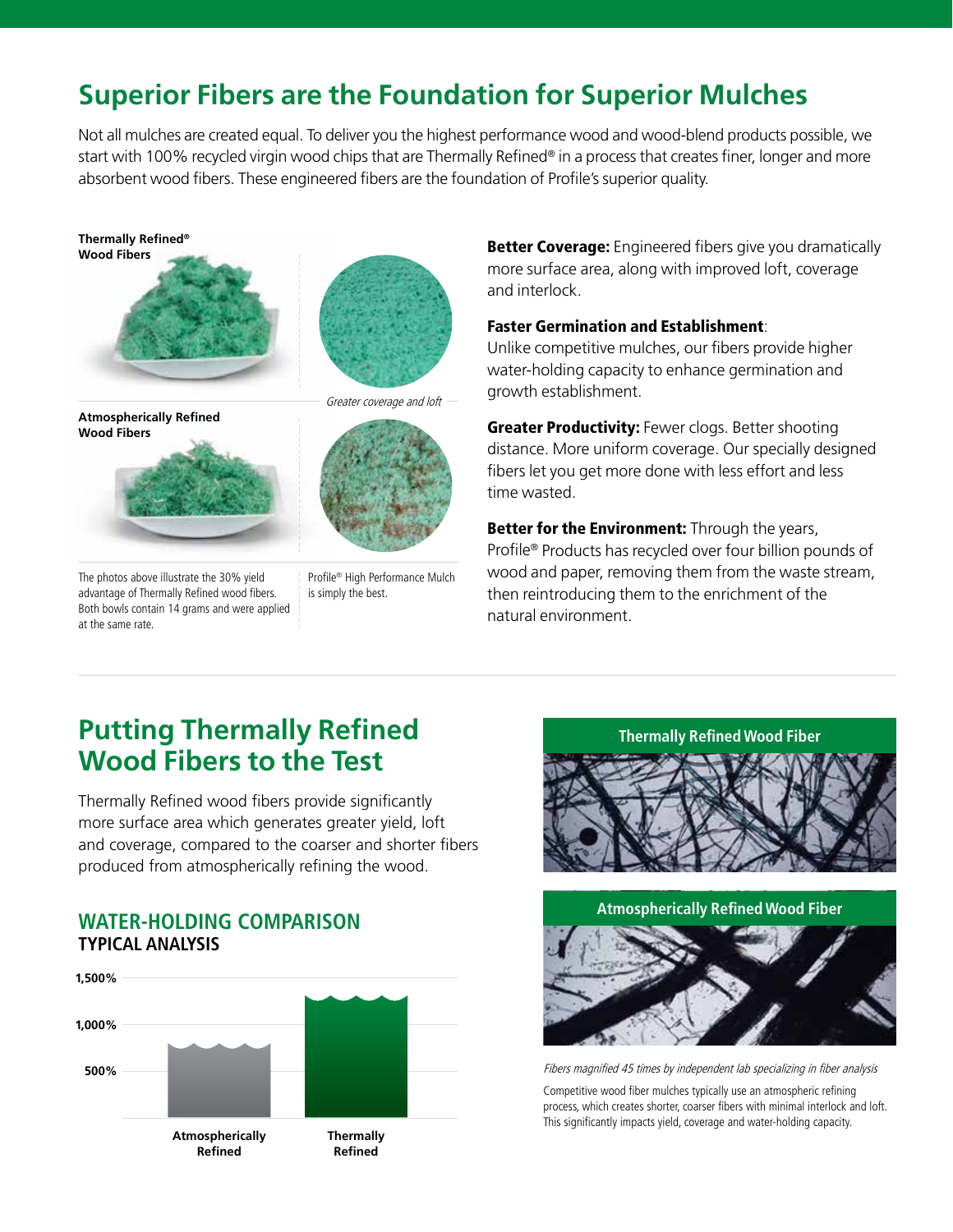# **Profile® High Performance Mulch**

# WOOD

Wood Fiber Mulch with Tackifier is the lineup's best choice for erosion control on moderate slopes up to 30 ft (9.1 m) in length. Wood Fiber Mulch is effective for revegetation on slopes up to 20 ft (6.1 m) in length.



Profile® Wood mulch delivers category-leading erosion control and growth establishment with the proven and effective fibers found inside every bag.

Profile Wood with Tackifier contains naturally derived high-viscosity colloidal polysaccharides for increased binding capabilities and more uniform coverage.

## **TECHNICAL DATA:**

97% Virg



| <b>COMPOSITION</b>                                                                                         | <b>PACKAGING</b>                                                                                                       |  |  |
|------------------------------------------------------------------------------------------------------------|------------------------------------------------------------------------------------------------------------------------|--|--|
| <b>Wood Fiber Mulch:</b><br>100% Thermally Refined <sup>®</sup><br><b>Virgin Wood Fibers</b>               | <b>Bags: Net Weight - 50 lb</b><br>(22.7 kg) UV- and weather-<br>resistant plastic film                                |  |  |
| <b>Wood Fiber Mulch with Tackifier:</b><br>97% Thermally Refined <sup>®</sup><br><b>Virgin Wood Fibers</b> | Pallets: 40 bags/pallet;<br>1 ton (907 kg)/pallet;<br>Weather-proof, stretch-wrapped<br>with UV-resistant pallet cover |  |  |
| 3% Tackifier from High-Viscosity<br><b>Colloidal Polysaccharides</b>                                       |                                                                                                                        |  |  |
|                                                                                                            |                                                                                                                        |  |  |
| <b>SLOPE GRADIENT/CONDITION</b>                                                                            | <b>APPLICATION RATE</b>                                                                                                |  |  |
| $<$ 4H:1V                                                                                                  | 2,000 lb/ac (2,240 kg/ha)                                                                                              |  |  |

> 4H:1V and ≤ 3H:1V

2,000 lb/ac (2,240 kg/ha) 2,500 lb/ac (2,800 kg/ha)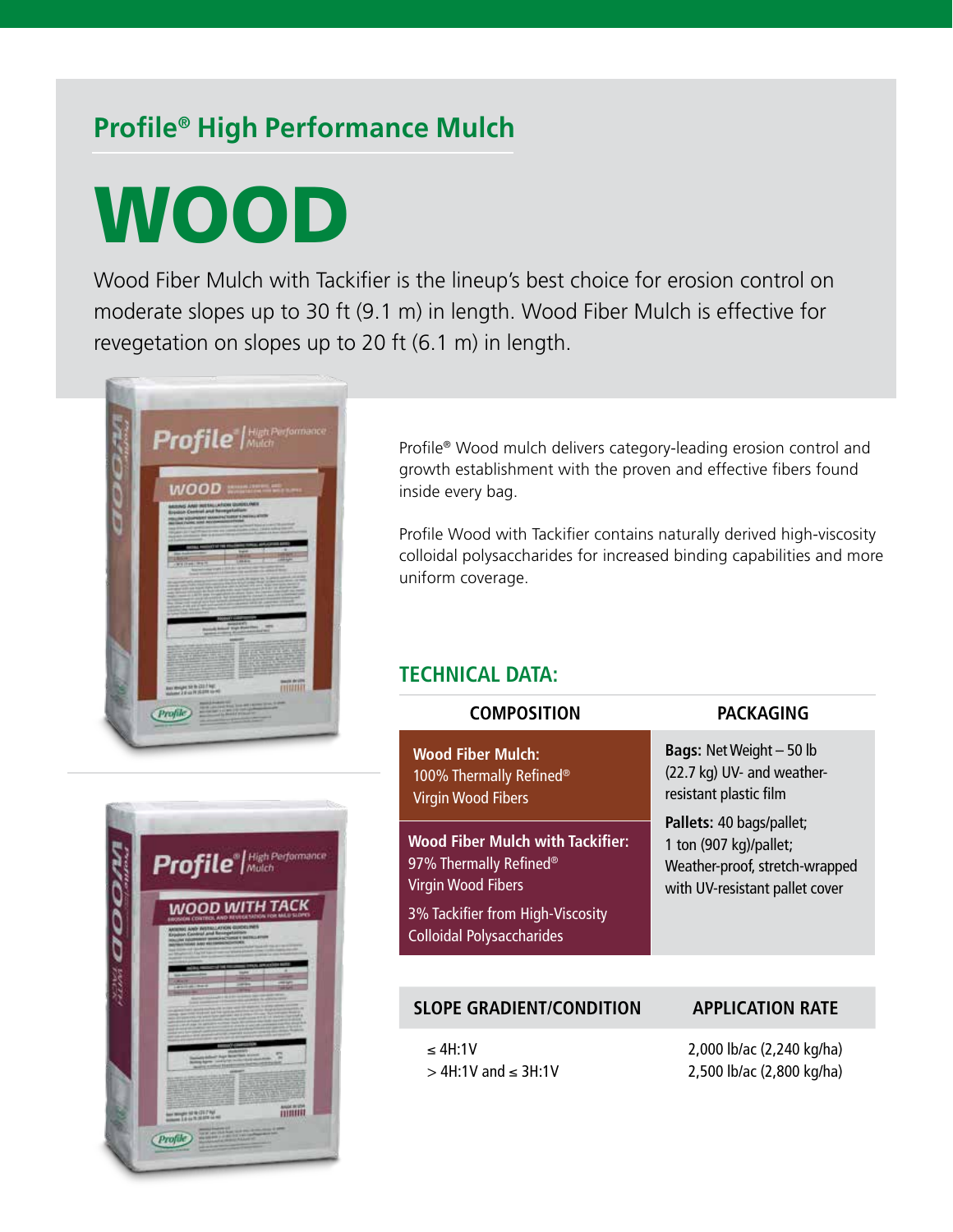# **Profile® High Performance Mulch**

# BLEND

Profile's Blend and Blend with Tackifier mulch products satisfy different preferences and work well in a variety of machine types. They're great for revegetation on mild slopes up to 20 ft (6.1 m) in length.



Get the best blend for your buck. Profile® Blend combines Thermally Refined<sup>®</sup> wood fibers with "best in class" cellulose fibers. While easy to mix, it delivers up to 15% greater coverage when compared to competitive blend products with enhanced water-holding capacity. The results are better germination, fewer washouts and reduced callbacks.

Profile Blend with Tackifier contains naturally derived high-viscosity colloidal polysaccharides to boost performance.

## **TECHNICAL DATA:**



| <b>COMPOSITION</b>                                                                                         | PACKAGING                                                                               |  |  |
|------------------------------------------------------------------------------------------------------------|-----------------------------------------------------------------------------------------|--|--|
| <b>Wood/Cellulose Blend:</b><br>70% Thermally Refined <sup>®</sup><br>Virgin Wood Fibers                   | <b>Bags: Net Weight - 50 lb</b><br>(22.7 kg) UV- and weather-<br>resistant plastic film |  |  |
| 30% Cellulose Fibers                                                                                       | Pallets: 40 bags/pallet;<br>1 ton (907 kg)/pallet;                                      |  |  |
| <b>Wood/Cellulose Blend</b><br>with Tackifier:<br>67% Thermally Refined <sup>®</sup><br>Virgin Wood Fibers | Weather-proof, stretch-wrapped<br>with UV-resistant pallet cover                        |  |  |
| 30% Cellulose Fibers                                                                                       |                                                                                         |  |  |
| 3% Tackifier from High-Viscosity<br><b>Colloidal Polysaccharides</b>                                       |                                                                                         |  |  |
|                                                                                                            |                                                                                         |  |  |

## **SLOPE GRADIENT/CONDITION APPLICATION RATE**

≤ 4H:1V > 4H:1V and ≤ 3H:1V

2,000 lb/ac (2,240 kg/ha) 2,500 lb/ac (2,800 kg/ha)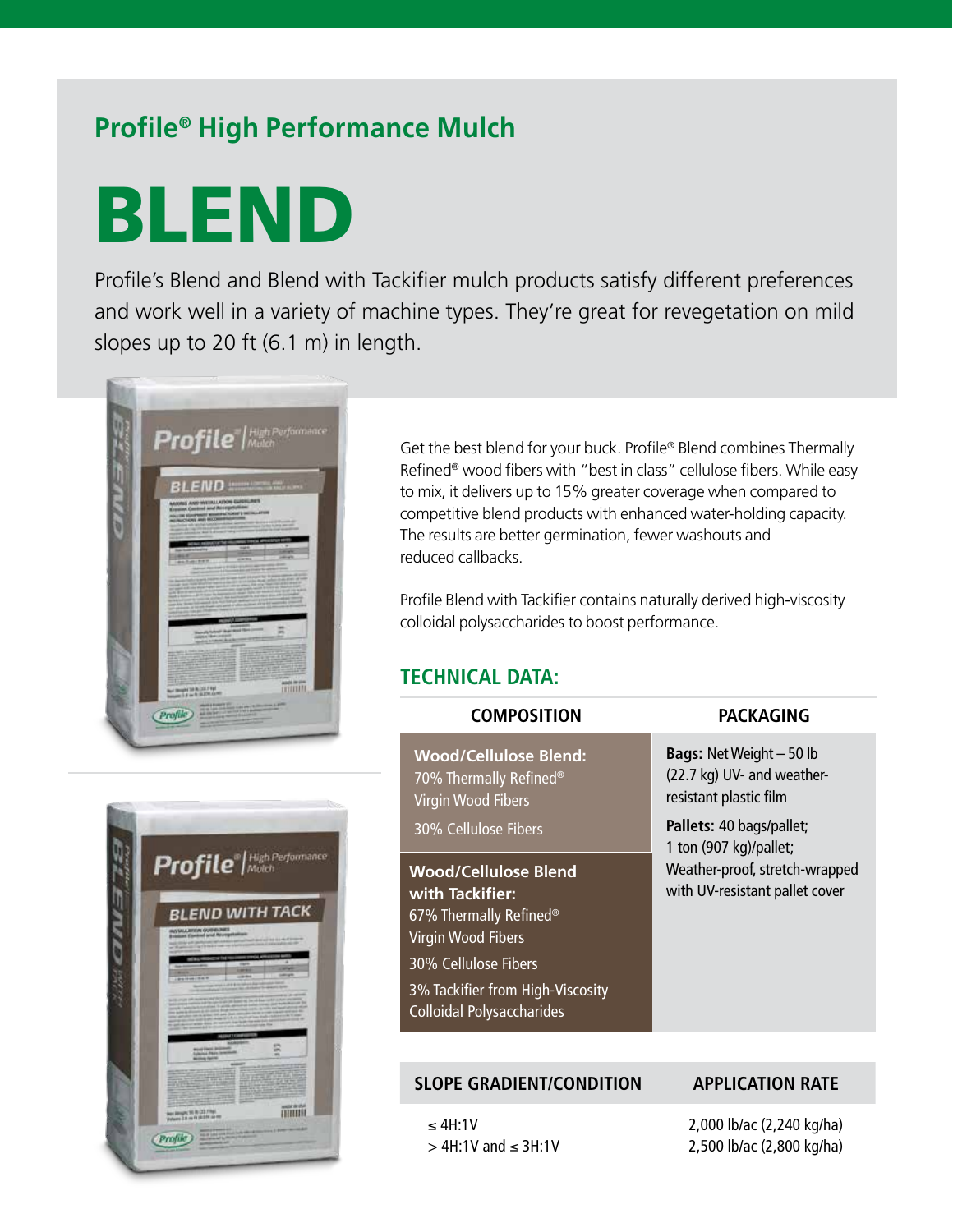# **Profile® High Performance Mulch**

# **CELLULOSE**

General seeding on mild slopes up to 15 ft (4.6 m) in length is appropriate for our Cellulose and Cellulose with Tackifier mulch products. Cellulose with Tackifier is also popular for straw tacking.



Expect more from the cleanest, most consistent cellulose mulch available. Profile® Cellulose is made with 100%, Grade-A recycled paper and is metered throughout the creation process to ensure our stringent standards and quality control processes are met.

Profile Cellulose with Tackifier comes pre-blended with a natural tackifier to minimize potential seed washout and erosion.

## **TECHNICAL DATA:**

| <b>COMPOSITION</b>                                                                                                                                 | <b>PACKAGING</b>                                                                                                       |  |  |
|----------------------------------------------------------------------------------------------------------------------------------------------------|------------------------------------------------------------------------------------------------------------------------|--|--|
| <b>Cellulose Mulch:</b><br>100% Recycled<br><b>Cellulose Fibers</b>                                                                                | <b>Bags: Net Weight - 50 lb</b><br>(22.7 kg) UV- and weather-<br>resistant plastic film                                |  |  |
| <b>Cellulose Mulch</b><br>with Tackifier:<br>97% Recycled Cellulose Fibers<br>3% Tackifier from High-Viscosity<br><b>Colloidal Polysaccharides</b> | Pallets: 40 bags/pallet;<br>1 ton (907 kg)/pallet;<br>Weather-proof, stretch-wrapped<br>with UV-resistant pallet cover |  |  |

## **SLOPE GRADIENT/CONDITION APPLICATION RATE**

 $≤ 4H:1V$  1,500 – 2,000\* lb/ac  $(1,680 - 2,240*$  kg/ha)

\* For maximum performance, 2,000 lb/ac (2,240 kg/ha) is recommended.

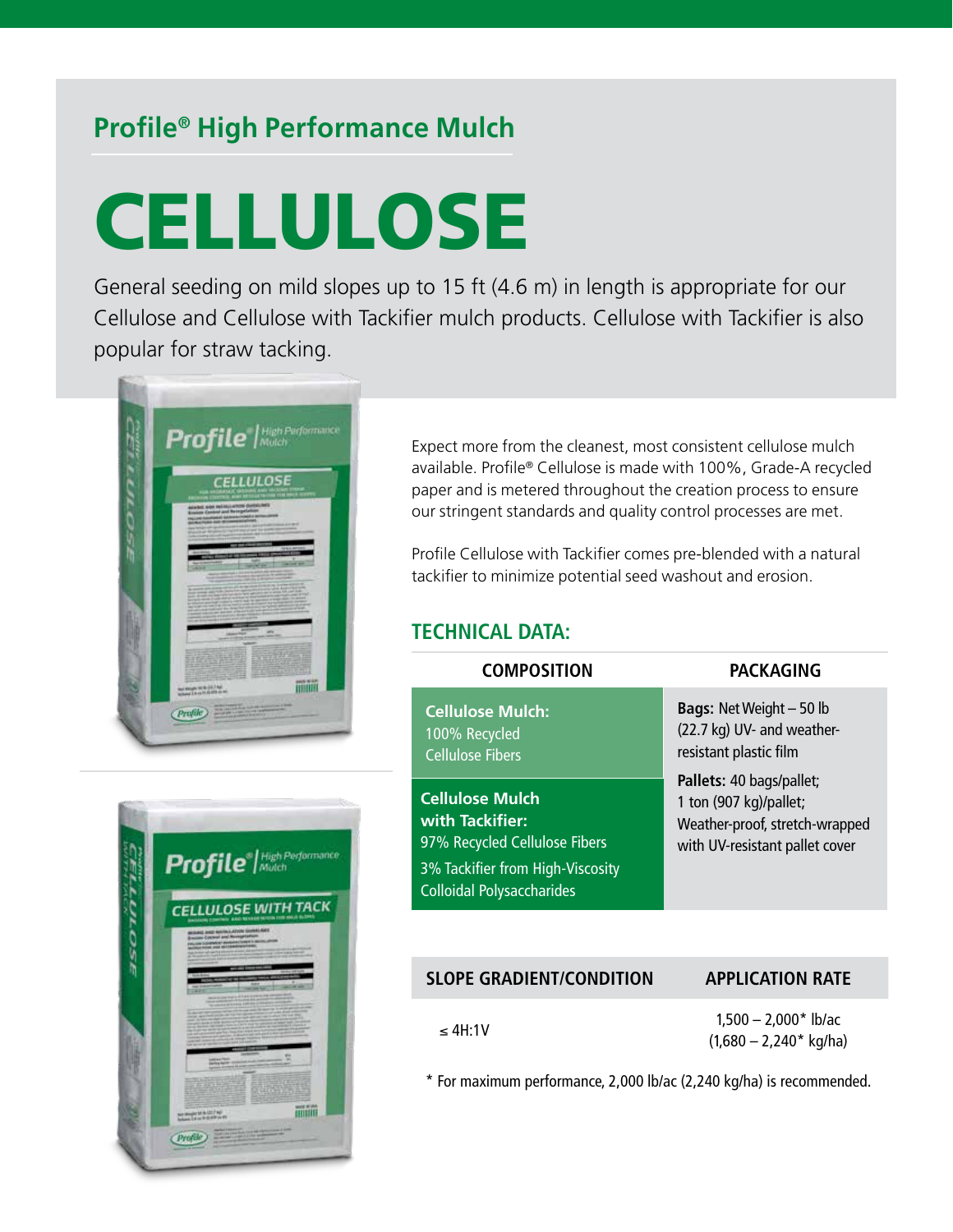| <b>PRODUCT</b>                                                 | <b>APPLICATION</b>                                        | <b>CONDITIONS</b> | <b>CONTINUOUS MAX.</b><br><b>SLOPE LENGTH*</b><br>(without slope interruption devices) | <b>SLOPE</b>                                      | <b>APPLICATION</b><br><b>RATE</b><br>lb/ac (kg/ha) |
|----------------------------------------------------------------|-----------------------------------------------------------|-------------------|----------------------------------------------------------------------------------------|---------------------------------------------------|----------------------------------------------------|
| <b>Wood Fiber</b><br><b>Mulch with</b><br><b>Tackifier</b>     | <b>Erosion Control/</b><br>Revegetation                   | Moderate          | 30 ft (9.1 m)                                                                          | $\leq 4H:1V$<br>$>$ 4H:1V and $\leq$ 3H:1V        | 2,000 (2,240)<br>2,500 (2,800)                     |
| <b>Wood Fiber</b><br><b>Mulch</b>                              | <b>General Seeding/</b><br>Revegetation                   | Moderate          | 20 ft (6.1 m)                                                                          | $\le$ 4H:1V<br>$>$ 4H:1V and $\leq$ 3H:1V         | 2,000 (2,240)<br>2,500 (2,800)                     |
| <b>Wood/Cellulose</b><br><b>Blend with</b><br><b>Tackifier</b> | General Seeding/<br>Revegetation/<br><b>Straw Tacking</b> | <b>Mild</b>       | 20 ft (6.1 m)                                                                          | $\leq$ 4H:1V<br>$\geq 4H$ : 1V and $\leq 3H$ : 1V | 2,000 (2,240)<br>2,500 (2,800)                     |
| <b>Wood/Cellulose</b><br><b>Blend</b>                          | <b>General Seeding/</b><br>Revegetation                   | <b>Mild</b>       | 15 ft (4.6 m)                                                                          | $\leq$ 4H:1V<br>$>$ 4H:1V and $\leq$ 3H:1V        | 2,000 (2,240)<br>2,500 (2,800)                     |
| <b>Cellulose</b><br>with Tackifier                             | General Seeding/<br>Revegetation/<br><b>Straw Tacking</b> | <b>Mild</b>       | 15 ft (4.6 m)                                                                          | $\leq$ 4H:1V                                      | 1,500-2,000<br>$(1,680-2,240)$                     |
| <b>Cellulose</b>                                               | General Seeding/<br>Revegetation                          | <b>Mild</b>       | 15 ft (4.6 m)                                                                          | $\leq$ 4H:1V                                      | 1,500-2,000<br>$(1,680-2,240)$                     |

Note: Using less than 2,000 pounds per acre (2,240 kg/ha) may compromise performance and results.

For applications on steeper slopes, the maximum slope length may need to be reduced based on actual site conditions.

## **Test Your Soil**

Healthy soil is required to support and nurture vegetation. Once vegetation is established in healthy soil, it can grow and flourish through nutrient cycling.

You can work toward building the proper soil composition to promote nutrient cycling once you understand and correct current soil deficiencies.





## **Profile Soil Solutions Software**

PS<sup>3</sup> gives you access to free soil testing and helps walk you through the process of proper soil sampling techniques. Send us your sample and you'll receive a comprehensive analysis detailing the site's soil characteristics.

Get recommendations on what amendments, plant species and erosion control measures may be necessary to correct, improve and protect the soil to establish sustainable vegetation. To get started, visit **ProfilePS3.com**.



Now you can create erosion control and revegetation specifications in minutes. With intuitive step-by-step instructions, this free and easy-to-use online tool delivers customizable, always up-to-date specifications in editable Word files. Try it today.